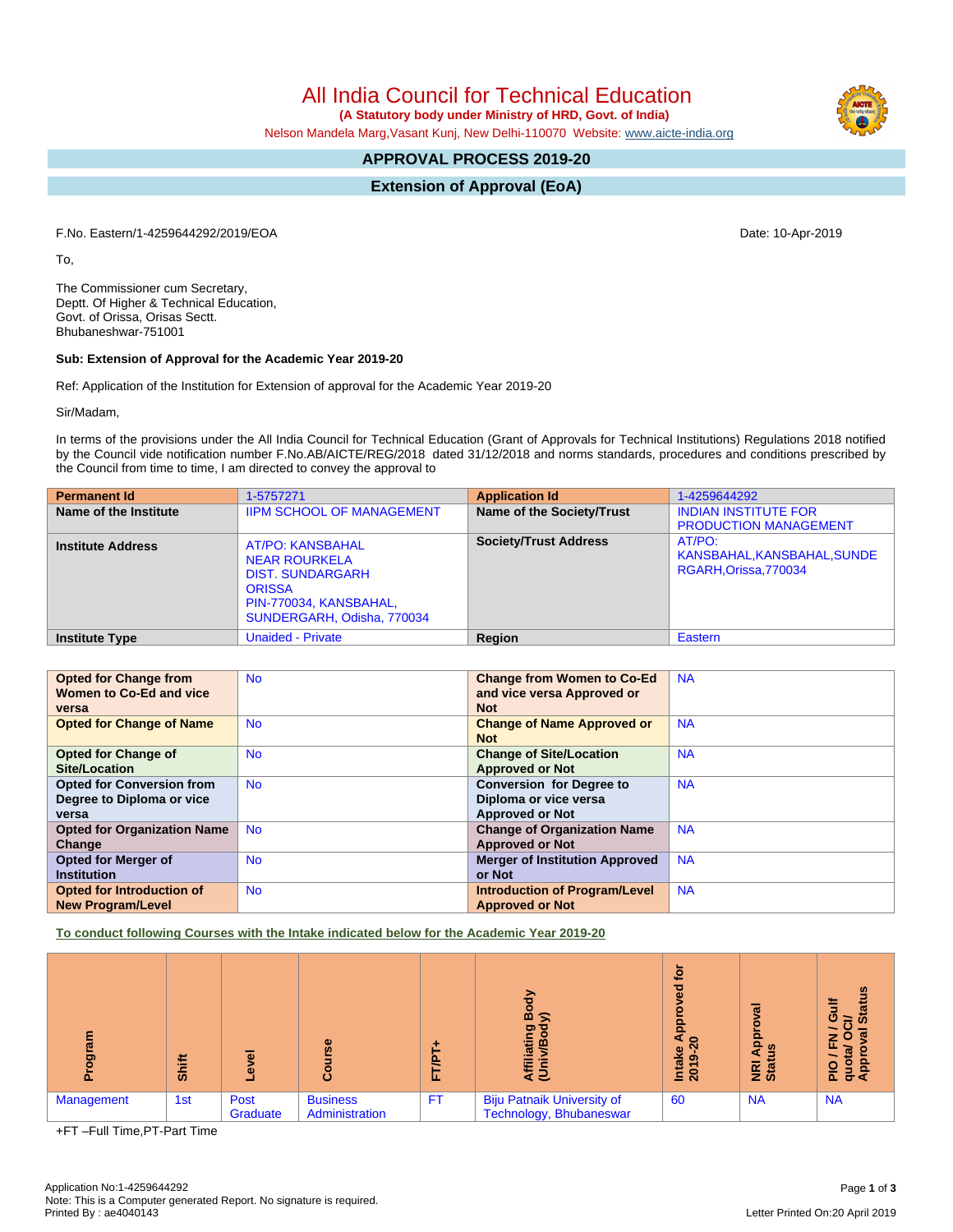| Deficiencies Noted based on Self Disclosure |                   |  |  |  |
|---------------------------------------------|-------------------|--|--|--|
| <b>Particulars</b>                          | <b>Deficiency</b> |  |  |  |
| <b>Other Facilities Deficiency</b>          |                   |  |  |  |
| Fire and Safety Certificate                 | Yes               |  |  |  |
| *Please refer Deficiency Report for details |                   |  |  |  |

**IIPM SCHOOL OF MANAGEMENT** is hereby informed to submit the compliance of the deficiencies mentioned above to the Regional Office within a period of 6 months from the date of issuance of this letter failing which the council shall initiate strict action as defined in Approval Process Handbook 2019-20 during the subsequent Academic Year.

In case of any differences in content in this Computer generated Extension of Approval Letter, the content/information as approved by the Executive Council / General Council as available on the record of AICTE shall be final and binding.

Strict compliance of Anti-Ragging Regulation: - Approval is subject to strict compliance of provisions made in AICTE Regulation notified vide F. No. 37-3/Legal/AICTE/2009 dated July 1, 2009 for Prevention and Prohibition of Ragging in Technical Institutions. In case Institution fails to take adequate steps to Prevent Ragging or fails to act in accordance with AICTE Regulation or fails to punish perpetrators or incidents of Ragging, it will be liable to take any action as defined under clause 9(4) of the said Regulation.

### **It is mandatory to comply all the essential requirements as given in APH 2019-20(appendix 6)**

NOTE: If the State Government / UT / DTE / DME has a reservation policy for admission in Technical Education Institutes and the same is applicable to Private & Self-financing Technical Institutions, then the State Government / UT/ DTE / DME shall ensure that 10 % of Reservation for EWS would be operational from the Academic year 2019-20 without affecting the percentage reservations of SC/ST/OBC/General . However, this would not be applicable in the case of Minority Institutions referred to the clause (1) of Article 30 of **Constitution of India.**

> **Prof. A.P Mittal Member Secretary, AICTE**

Copy to:

- **1. The Director Of Technical Education\*\*, Odisha**
- **2. The Registrar\*\*,** Biju Patnaik University Of Technology, Bhubaneswar
- **3. The Principal / Director,**

Iipm School Of Management At/Po: Kansbahal Near Rourkela Dist. Sundargarh Orissa Pin-770034, Kansbahal,Sundergarh, Odisha,770034

### **4. The Secretary / Chairman,**

Indian Institute For Production Management At/Po: Kansbahal. Kansbahal,Sundergarh, Orissa,770034

#### **5. The Regional Officer,**

All India Council for Technical Education College of Leather Technology Campus